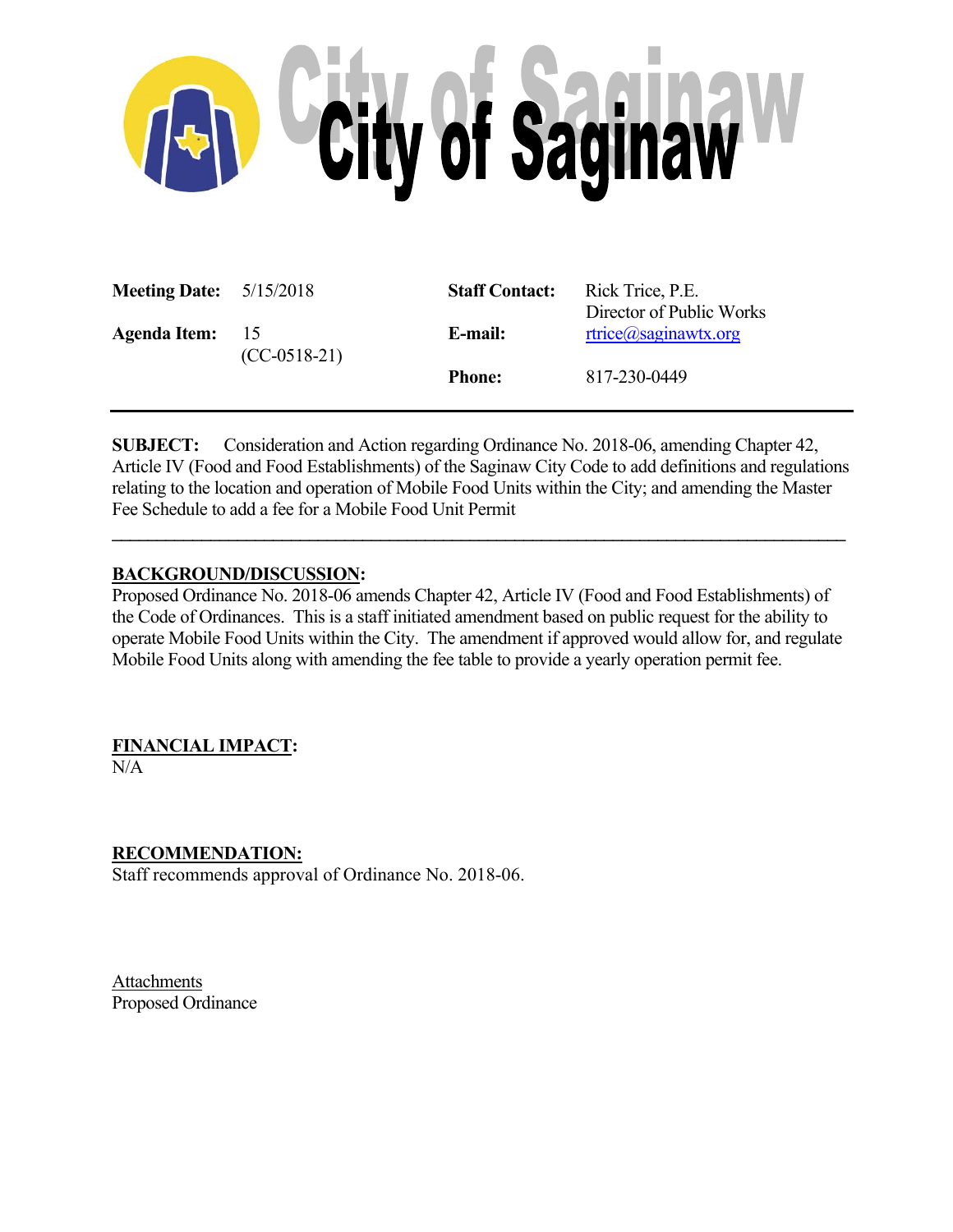#### **ORDINANCE NO. 2018-06**

**AN ORDINANCE OF THE CITY OF SAGINAW, TEXAS AMENDING CHAPTER 42, ARTICLE IV (FOOD AND FOOD ESTABLISHMENTS) OF THE SAGINAW CITY CODE TO ADD DEFINITIONS AND REGULATIONS RELATING TO THE LOCATION AND OPERATION OF MOBILE FOOD UNITS WITHIN THE CITY; AMENDING THE MASTER SCHEDULE OF FEES TO ADD A FEE FOR A MOBILE FOOD UNIT PERMIT; PROVIDING THAT THIS ORDINANCE SHALL BE CUMULATIVE; PROVIDING A SEVERABILITY CLAUSE; PROVIDING FOR A SAVINGS CLAUSE; PROVIDING A PENALTY CLAUSE; PROVIDING FOR PUBLICATION IN THE OFFICIAL NEWSPAPER; AND PROVIDING AN EFFECTIVE DATE.**

**WHEREAS,** the City of Saginaw, Texas is a home rule City acting under its Charter adopted by the electorate pursuant to Article XI, Section 5 of the Texas Constitution and Chapter 9 of the Local Government Code; and

**WHEREAS**, the City of Saginaw, Texas has a substantial interest in protecting the health, safety, welfare, convenience, and enjoyment of the general public and has adopted regulations for the location and operation of mobile food units to further this interest; and

**WHEREAS**, the City desires to amend the Master Schedule of Fees to add a fee for mobile food unit permits issued pursuant to the provisions contained herein in order to reflect the administrative costs incurred by the City to perform the functions associated with these applications.

## **NOW, THEREFORE, BE IT ORDAINED BY THE CITY COUNCIL OF THE CITY OF SAGINAW, TEXAS:**

#### **SECTION 1.**

That Chapter 42, Article IV, "Food and Food Establishments," Section 42-93, "Definitions," of the Saginaw City Code is hereby amended to add a definition for "Mobile food unit" to read as follows:

*Mobile food unit* means a self-contained, licensed, motorized vehicle, or trailer designed to be towed, which is temporarily stored or parked on a privately owned lot or on public property with the written permission of the City of Saginaw, where food and/or beverage items are prepared, cooked, processed, or portioned for sale, and are sold to the general public.

## **SECTION 2.**

That Chapter 42, Article IV, "Food and Food Establishments," of the Saginaw City Code is hereby amended by adding a new Section 42-102 to read as follows: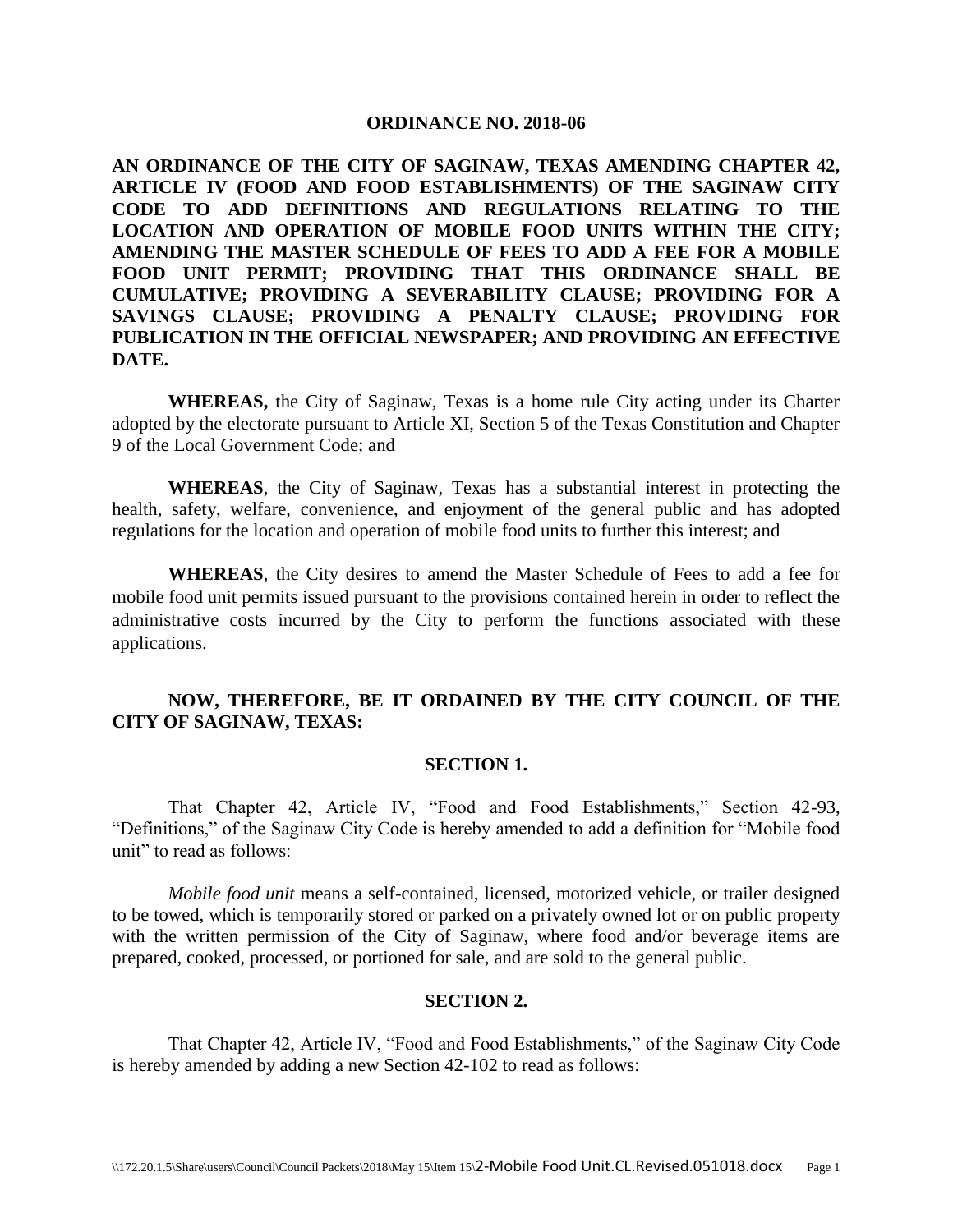"Mobile food units are subject to the following regulations:

- (a) Location.
	- (1) *Approved Locations.* All mobile food units must be located on a paved surface on a site which is appropriately zoned for community commercial or industrial development, unless located on public property with the written permission of the city.
	- (2) *Proximity to Permanent Business.* Mobile food units shall be located on a site within five hundred (500) feet of an existing permanent business that operates in a building with a certificate of occupancy.
	- (3) *Permission Required.* The owner of a mobile food unit allowed to be temporarily stored, parked, or operated on private property shall, on an annual basis, provide the city with a copy of written permission from the owner of the private property that allows the operation of the mobile food unit and that allows the owners, operators, and customers of the mobile food unit access to a commercially plumbed public restroom on-site.
	- (4) *Hours of Operation.* Mobile food units may only operate during the business hours of the on-site primary business, shall not be parked longer than six (6) hours, and shall be removed from the site on a daily basis.
	- (5) *Prohibited Locations.*
		- a. Mobile food units shall not be located on a vacant lot.
		- b. Mobile food units, their merchandise, advertising, or seating shall not obscure traffic sight visibility.
		- c. Mobile food units shall not sell or serve food on any public street, sidewalk, or other public right-of-way unless approved in writing by the city.
	- (6) Mobile food units shall not operate in driveways or in fire lanes.
- (b) Required permits.
	- (1) *Permit Required.* No mobile food unit shall operate before first obtaining a mobile food unit permit from the city.
	- (2) *Mobile Food Unit Permit.*
		- a. Any person desiring to operate a mobile food unit must make written application for a mobile food unit permit on forms provided by the city.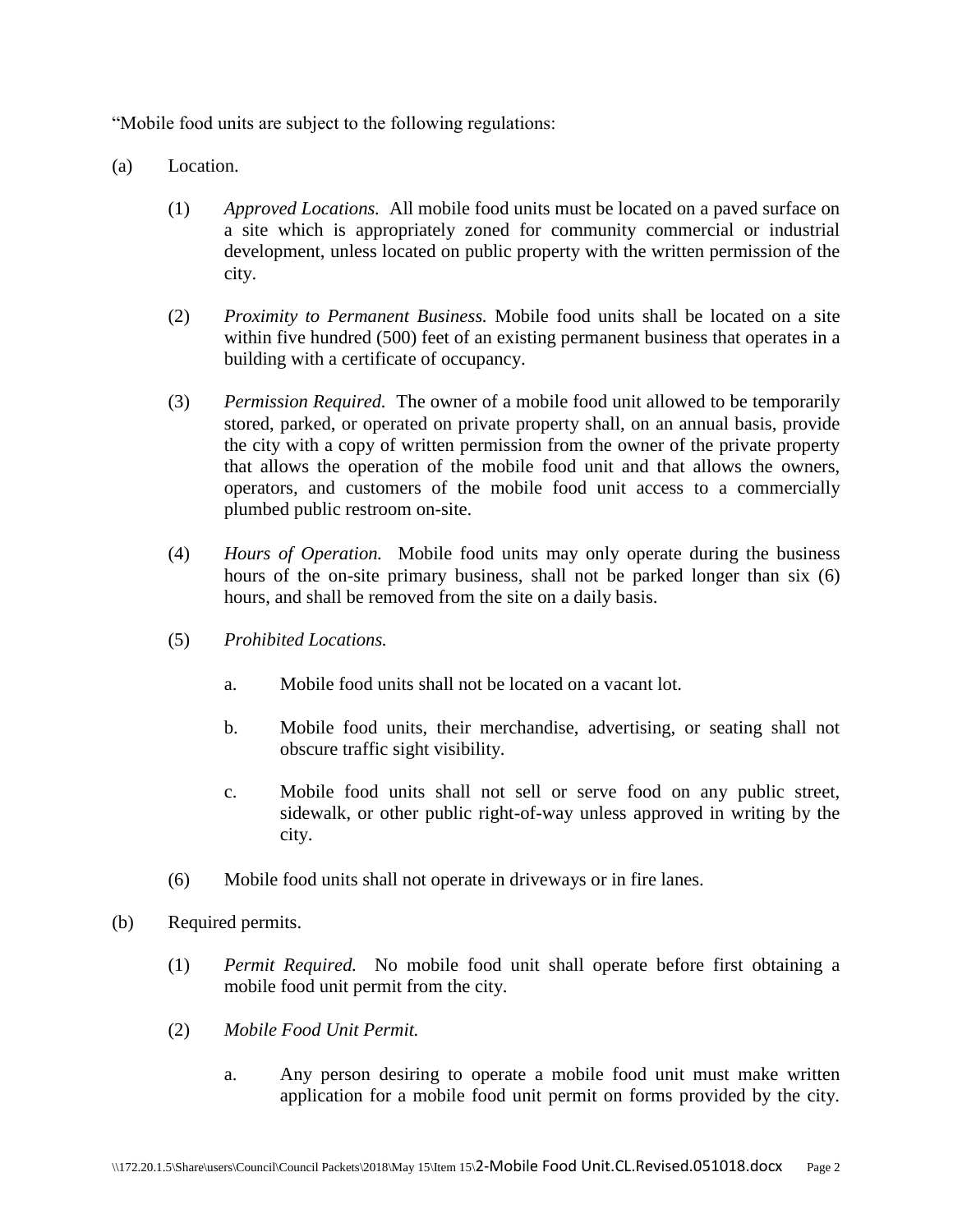The owner of a mobile food unit shall submit to the city: a site plan depicting the location of the mobile food unit on the site, copies of Food Handler Cards from Tarrant County for each employee and operator of the mobile food unit, and a copy of the written permission of the private property owner.

- b. A mobile food unit permit must be renewed annually. A new site plan and documentation of permission from the private property owner must be submitted to the city upon any change in location of the mobile food unit.
- c. Upon finding any violation of this ordinance, any other provision of the City Code, or any other applicable law or regulation exists, the Chief Building Official shall have the right to revoke a mobile food unit permit or to deny a renewal. Upon revocation, the use shall immediately cease and the mobile food unit shall be removed from the site.
- (3) *Other Permits Required.*
	- a. The operator of a mobile food unit shall have a valid vehicle registration, motor vehicle operator's license, proof of vehicle liability insurance, and a Texas Sales Tax Permit.
	- b. The owner and/or operator of a mobile food unit shall be responsible for identifying and obtaining all other applicable permits and shall be responsible for conforming to all applicable city, county, state, and federal regulations.
- (4) *Permit Fees.* Fees for permits issued under this ordinance shall be listed in the master schedule of fees.
- (c) Operation.
	- (1) *Drive-through Prohibited.* Mobile food units shall not provide a drive-through service of any kind.
	- (2) *Trash, Garbage, and Debris.* All mobile food units shall be equipped with a selfclosing, lidded trash receptacle. The trash receptacle must be placed outside next to the mobile food unit for use by patrons. The area around the mobile food unit shall be kept clean and free from litter, garbage, and debris.
	- (3) *Utility Services.* Temporary connections to potable water are prohibited. Water shall be from an internal tank, and gray water shall be contained on the unit and may not be discharged onto the ground or into the city sewer system, unless the mobile food unit is providing service at a mobile food unit park that has approved connections to city utilities. Electricity shall be from a generator or an electrical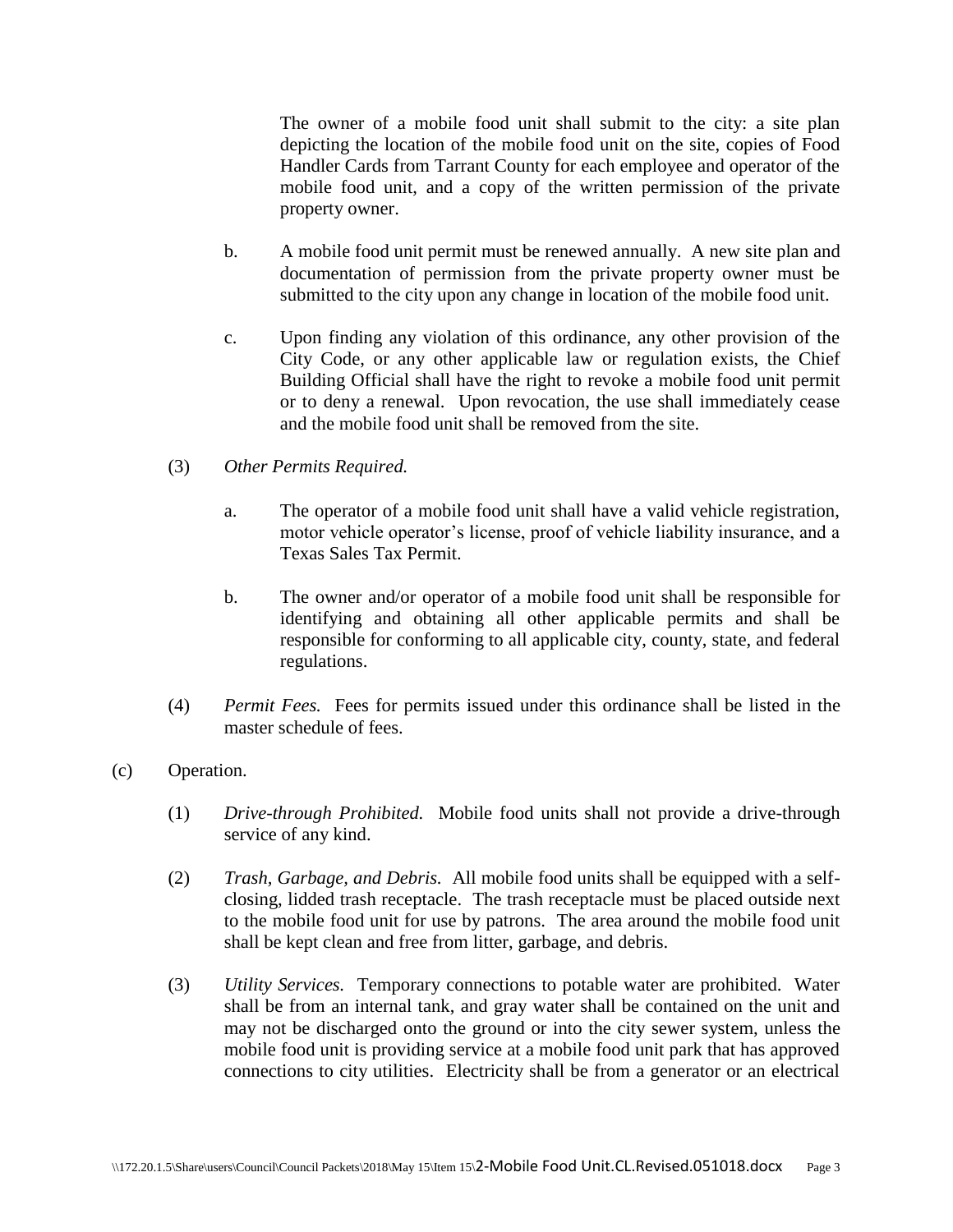outlet via a portable cord that is in conformance with the Electrical Code as adopted by the city.

- (4) *Seating.* Except as otherwise limited by the Saginaw City Code, unless providing service in an approved mobile food unit park, a mobile food unit may provide outside seating consisting of only one (1) portable table with seating for a maximum of four (4) individuals.
- (5) *Music.* Except as otherwise limited by the Saginaw City Code, a mobile food unit may provide music at a level audible in its immediate vicinity.
- (6) *Hold Harmless.* The owner of a mobile food unit that is to be located on city property must first enter into a hold-harmless agreement with the City of Saginaw.
- (7) *Insurance Required.* The owner of a mobile food unit must maintain a minimum amount of \$1,000,000.00 liability insurance that covers the mobile food unit, and must sign a notarized statement acknowledging and accepting this requirement. Proof of such insurance coverage can be demanded to be provided to the city upon three (3) business days' notice to the owner.
- (8) *Number of Mobile Food Units Limited.* No more than three (3) mobile food units may be located on a site at any one time unless the mobile food units are providing service at a mobile food unit park approved by the city and all other City Code requirements are met.
- (9) *Permit Fee Authorized.* A mobile food unit permit fee is authorized in accordance with the "Master Fee Schedule" of the Saginaw City Code."

## **SECTION 3.**

That the Master Schedule of Fees established pursuant to Ordinance No. 2010-14, as amended, is hereby amended by adding the following fees as follows:

| <b>ADMINISTRATIVE</b>   |          |          |
|-------------------------|----------|----------|
| Mobile Food Unit Permit | \$250.00 | per year |

## **SECTION 4.**

The City Secretary is hereby directed to revise the Master Schedule of Fees in accordance with Section 3 above. A revised Master Schedule of Fees shall be kept on file with the office of the City Secretary.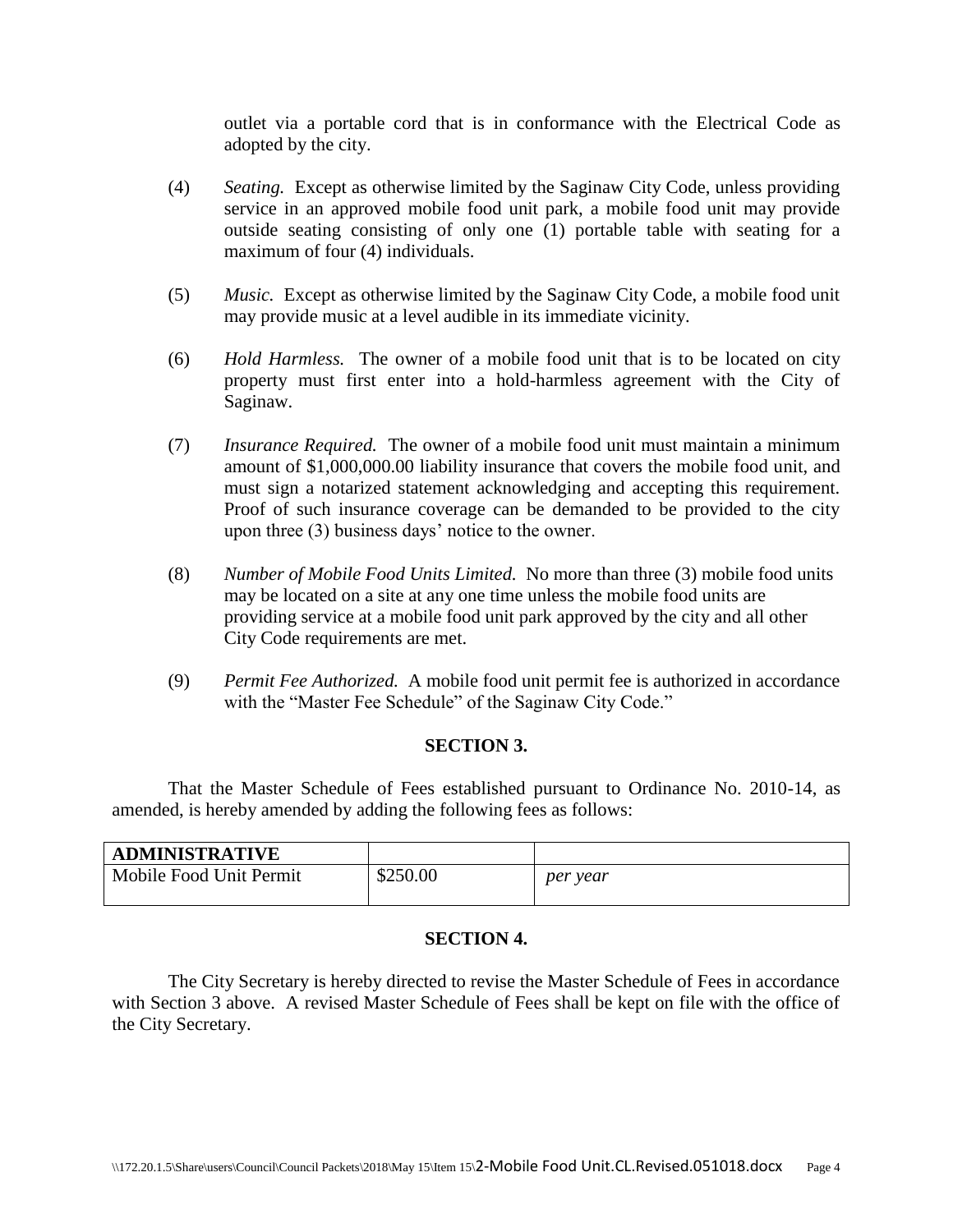#### **SECTION 5.**

That this ordinance shall be cumulative of all other ordinances of the City of Saginaw and shall not repeal any of the provisions of such ordinances, except in those instances where provisions of such ordinances are in direct conflict with the provisions of this ordinance.

#### **SECTION 6.**

That it is hereby declared to be the intention of the City Council that the sections, paragraphs, sentences, clauses and phrases of this ordinance are severable, and if any phrase, clause, sentence, paragraph or section of this ordinance shall be declared void, ineffective or unconstitutional by the valid judgment or decree of any court of competent jurisdiction, such voidness, ineffectiveness, or unconstitutionality shall not affect any of the remaining phrases, clauses, sentences, paragraphs or sections of this ordinance, since the same would have been enacted by the City Council without the incorporation herein of any such void, ineffective or unconstitutional phrase, clause, sentence, paragraph or section**.**

## **SECTION 7.**

That all rights or remedies of the City of Saginaw, Texas, are expressly saved as to any and all violations of the City Code or any amendments thereto regarding mobile food units that have accrued at the time of the effective date of this ordinance; and as to such accrued violations, and all pending litigation, both civil or criminal, same shall not be affected by this ordinance but may be prosecuted until final disposition by the courts.

### **SECTION 8.**

That any person, firm, or corporation who violates, disobeys, omits, neglect or refuses to comply with or who resists the enforcement of any of the provisions of this Ordinance shall be guilty of a misdemeanor and, upon conviction, shall be fined an amount not to exceed Two Thousand Dollars (\$2000.00), as provided by Section 1-13 of the Saginaw City Code. Each day that a violation continues shall be deemed a separate offense.

#### **SECTION 9.**

That the City Secretary of the City of Saginaw is hereby directed to publish at least twice in the official newspaper of the City of Saginaw, the caption and the penalty clause of this ordinance in accordance with Section 52.013(b) of the Local Government Code.

#### **SECTION 10.**

This Ordinance shall take effect immediately from and after its passage and publication in accordance with the provisions of the laws of the State of Texas.